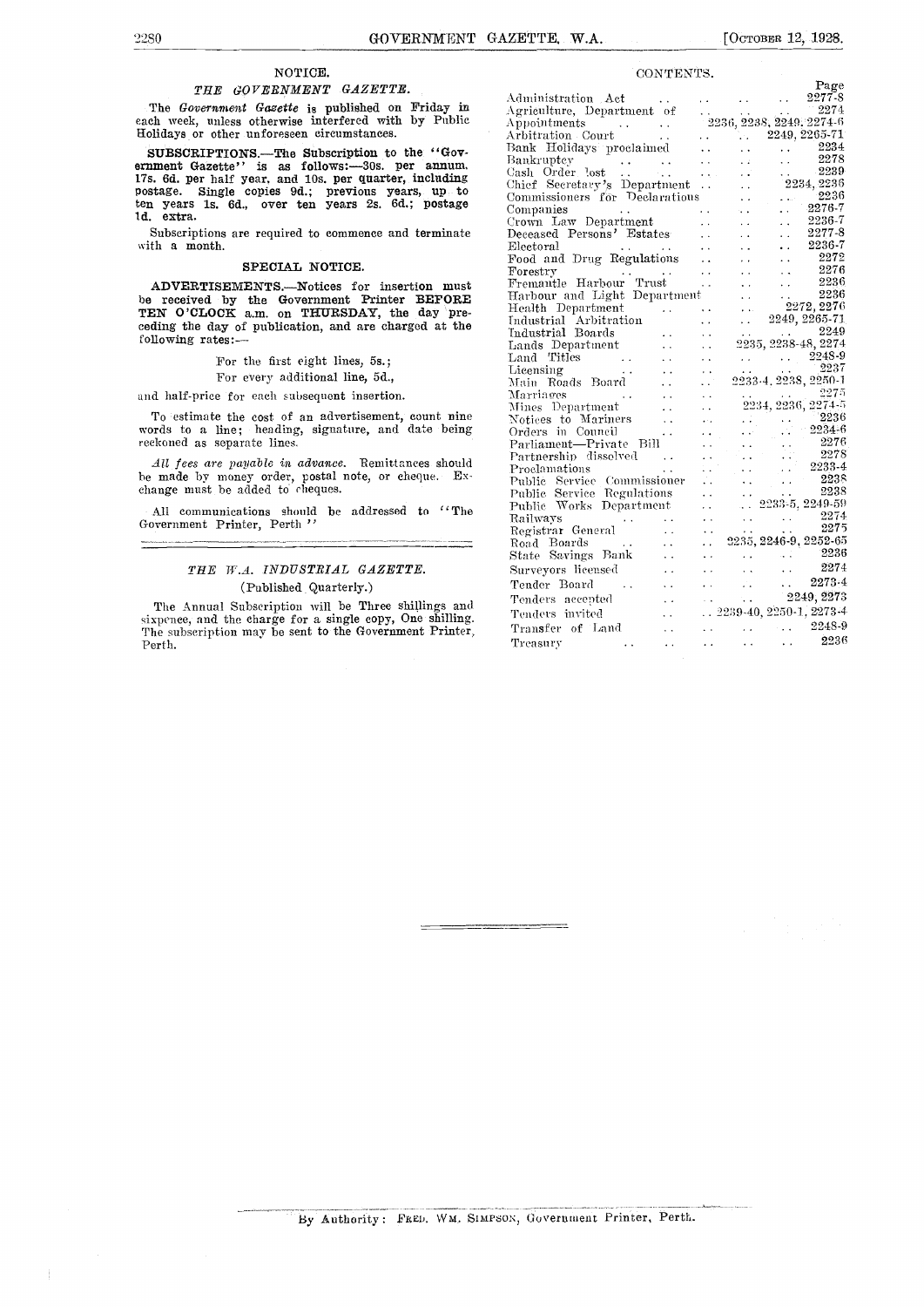

# Government Gazette

## PERTH, FRIDAY, 12 OCTOBER 1928 No. 49

© STATE OF WESTERN AUSTRALIA

### **CONTENTS**

Administration Act Agriculture, Department of Appointments Arbitration Court Bank Holidays proclaimed Bankruptcy Cash Order lost Chief Secretary's Department Commissioners for Declarations Companies Crown Law Department Deceased Persons' Estates Electoral Food and Drug Regulations Forestry Fremantle Harbour Trust Harbour and Light Department Health Department Industrial Arbitration Industrial Boards Lands Department Land Titles Licensing Main Roads Board Marriages Mines Department Notices to Mariners Orders in Council Parliament—Private Bill Partnership dissolved Proclamations Public Service Commissioner Public Service Regulations Public Works Department Railways Registrar General Road Boards State Savings Bank Surveyors licensed Tender Board Tenders accepted